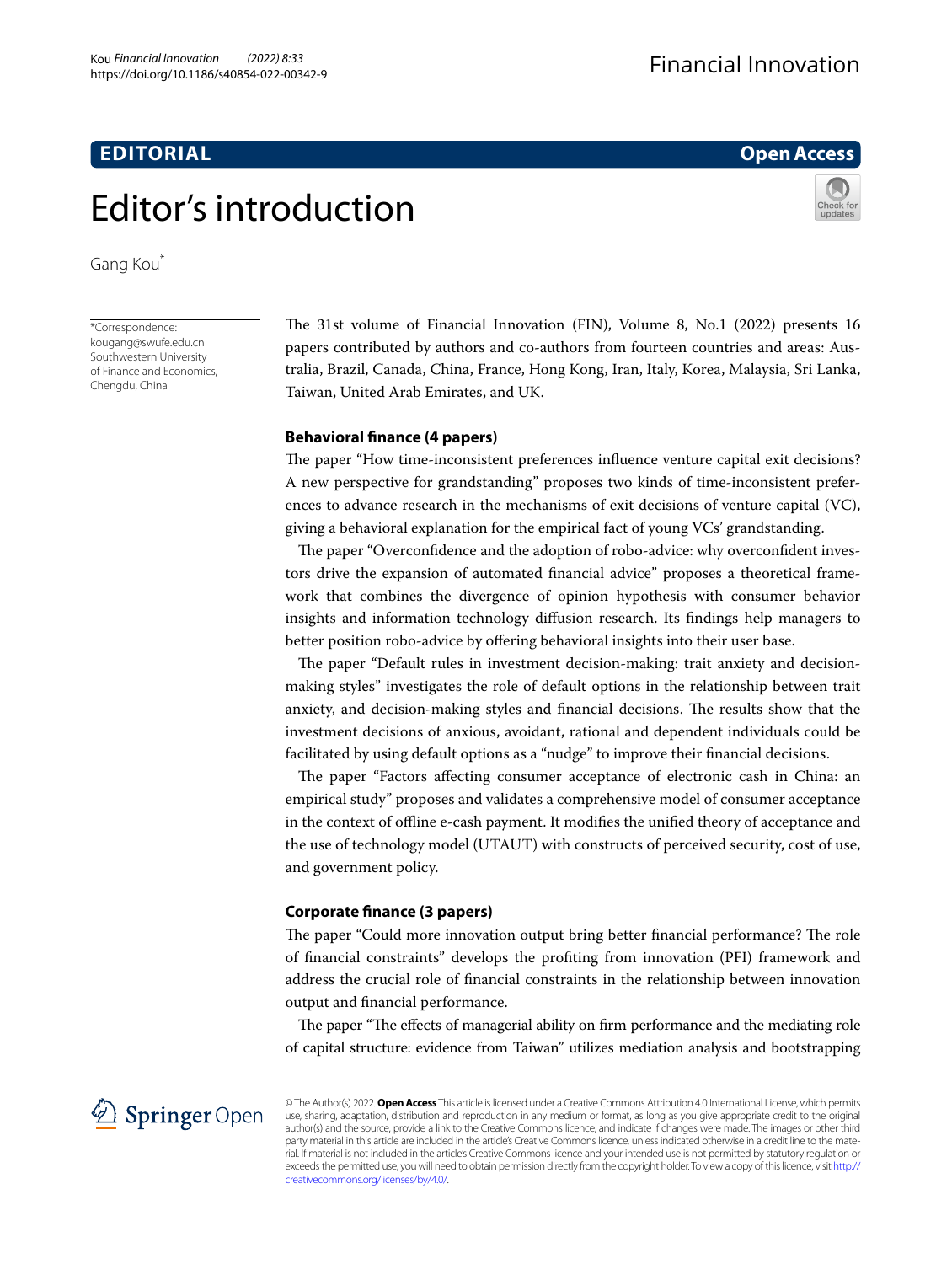to analyze the mediating efect of capital structure on the association between managerial ability and frm performance. It also highlights the need for examining the efect of managerial ability on frm performance through a mediator.

The paper "Corporate Pledgeable Asset Ownership and Stock Price Crash Risk" reveals that frms with pledgeable assets increase their collateral value, thereby enhancing corporate transparency and limiting bad news hoarding, resulting in lower stock price crash risk.

#### **Financial market (6 papers)**

The paper "Do the RMB exchange rate and global commodity prices have asymmetric or symmetric efects on China's stock prices?" uses both auto regressive distributed lag (ARDL) and nonlinear ARDL (NARDL) approaches to explore the symmetric and asymmetric efects of the RMB exchange rate and global commodity prices on China's stock prices. Specifcally, China's stock prices are more sensitive to increases than decreases in global commodity prices.

The paper "Profitability of technical trading strategies under market manipulation" answers the question of what is the effect when the official closing price is subject to market manipulation by testing the difference of profitabilities between using the official closing price and the last tick price.

The paper "Tracking market and non-traditional sources of risks in procyclical and countercyclical hedge fund strategies under extreme scenarios: a nonlinear VAR approach" uses the local projection method to forecast the dynamic responses of hedge fund strategies' betas to macroeconomic and fnancial shocks. It suggests that hedge fund strategies' betas respond more to illiquidity uncertainty than to illiquidity risk during crises, illiquidity and VIX shocks are the major drivers of systemic risk in the hedge fund industry.

The paper "Using ELECTRE-TRI and FlowSort methods in a stock portfolio selection context" applies the best–worst method to determine the weights of criteria. 19 diferent approaches were considered to select stocks from a large pool of stocks. Results indicated that the model parameter should be properly defned to minimize inconsistencies and improve the power of the model.

The paper "Stressed Portfolio Optimization with Semiparametric Method" proposes an innovative semiparametric method consisting of two modeling components: the nonparametric estimation and copula method for each marginal distribution of the portfolio and their joint distribution, respectively. From the outputs of short-term and long-term data analysis, optimal stressed portfolios demonstrate the advantages of model fexibility to account for tail risk over the traditional mean–variance method.

The paper "Credit granting sorting model for financial organizations" proposes a creditgranting sorting model for fnancial organizations and aggregates the perspectives of diferent decision-makers so as to support an organization for the process of credit analysis and, consequently, to improve its operationality.

#### **Public fnance and taxation (3 papers)**

The paper "The role of R&D and economic policy uncertainty in Sri Lanka's economic growth" assesses the role of investment in research and development (R&D) and economic policy uncertainty (EPU) in Sri Lanka's economic growth experience. The results show through R&D, EPU has a crucial detrimental impact on TFP growth, although it is